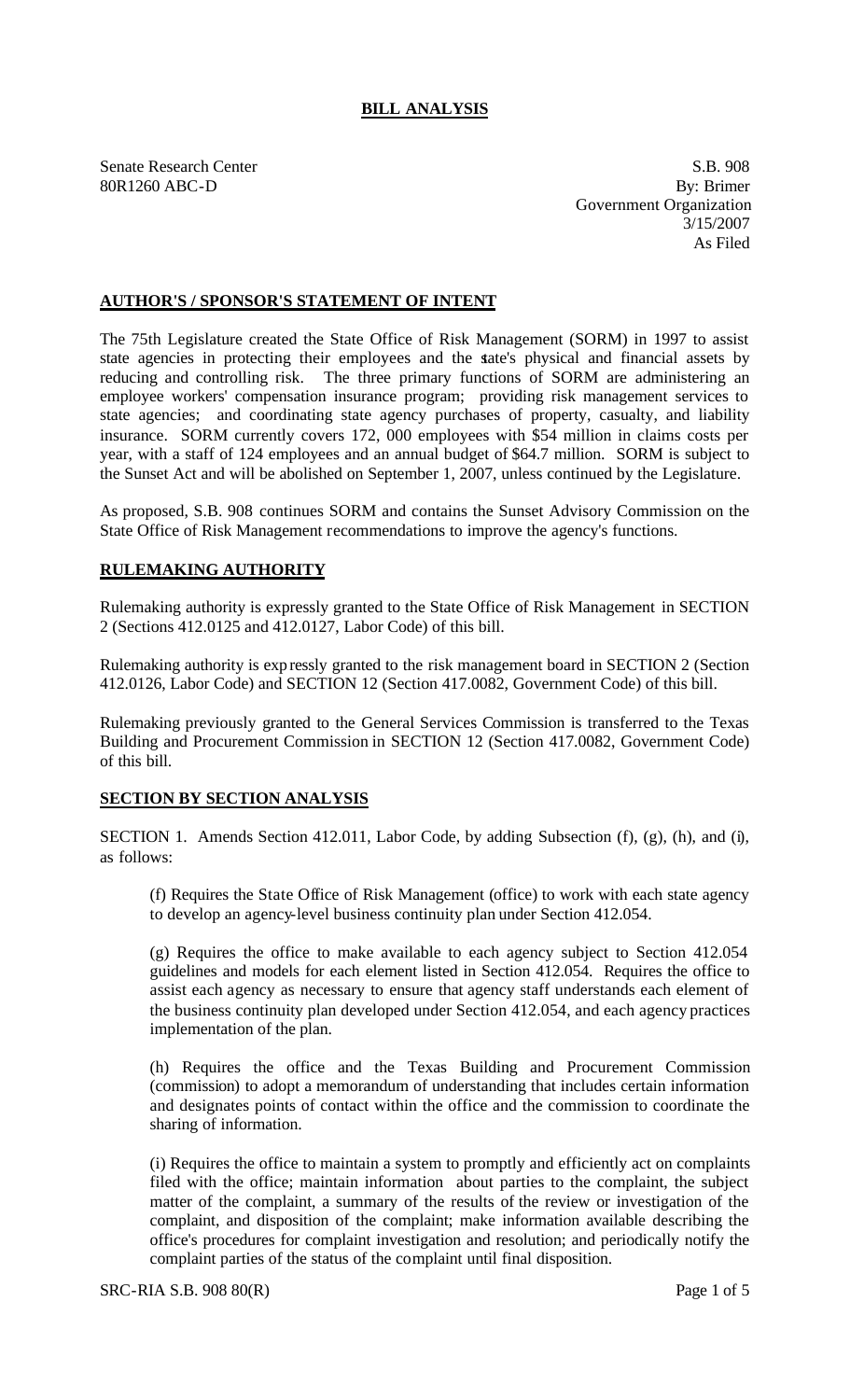SECTION 2. Amends Subchapter B, Chapter 412, Labor Code, by adding Sections 412.0125 through 412.0128, as follows:

Sec. 412.0125. RETURN-TO-WORK COORDINATION SERVICES; CASE MANAGEMENT. (a) Requires the office to provide each state agency with return-towork coordination services as necessary to facilitate an injured employee's return to employment. Requires the office to notify each state agency of the availability of returnto-work coordination services.

(b) Requires the office, as part of the return-to-work coordination services under this section, to establish a time frame for case management of an injured employee that ensures services are provided to the injured employee as soon as practicable to improve the employee's chance of returning to work as quickly as possible, provide guidance to each state agency to identify appropriate services for an injured employee; adopt rules that set standards and provide guidance to a state agency interacting with an injured employee; and implement any other services under Section 413.021 that will facilitate the reintegration of an injured employee.

Sec. 412.0126. ANALYSIS. (a) Requires the risk management board (board) to adopt rules as necessary to collect data on lost time and return-to-work outcomes of each state agency to allow full evaluation of successes and of barriers to achieving timely return to work after an injury.

(b) Requires the office to take certain measures in order to make assessments of and properly evaluate state agencies and assist state agencies that need additional training or case management services related to return-to-work services.

Sec. 412.0127. PAYMENT BY ELECTRONIC FUNDS TRANSFER. (a) Requires the office, except as provided by Subsection (b), to pay an employee entitled to an indemnity benefit payment using the same payment method as the method by which the employee receives the employee's wages.

(b) Requires the office to adopt rules to facilitate the use of electronic funds transfer as the preferred method of payment under this section.

(c) Authorizes the office to issue an indemnity benefit payment by check on request or if electronic funds transfer is not feasible.

Sec. 412.0128. STUDY ON CATASTROPHIC CLAIMS. (a) Requires the office to study options to prepare state agencies for catastrophic claims.

(b) Requires the study to include certain information.

(c) Requires the office to work with the worker's compensation research and evaluation group, and authorizes the office to contract with a consultant to analyze predicted costs of potential disasters, and estimate the appropriate size for a catastrophe fund or level of reinsurance, in performing the duties under Subsections (a) and (b).

(d) Requires the office, not later than September 1, 2008, to report the findings of the study conducted under this section to certain elected officials and legislative bodies.

(e) Provides that this section expires on September 2, 2008.

SECTION 3. Amends Section 412.021, Labor Code, by adding Subsections (a-1), (g), and (h) and amending Subsections (d) and (f), as follows: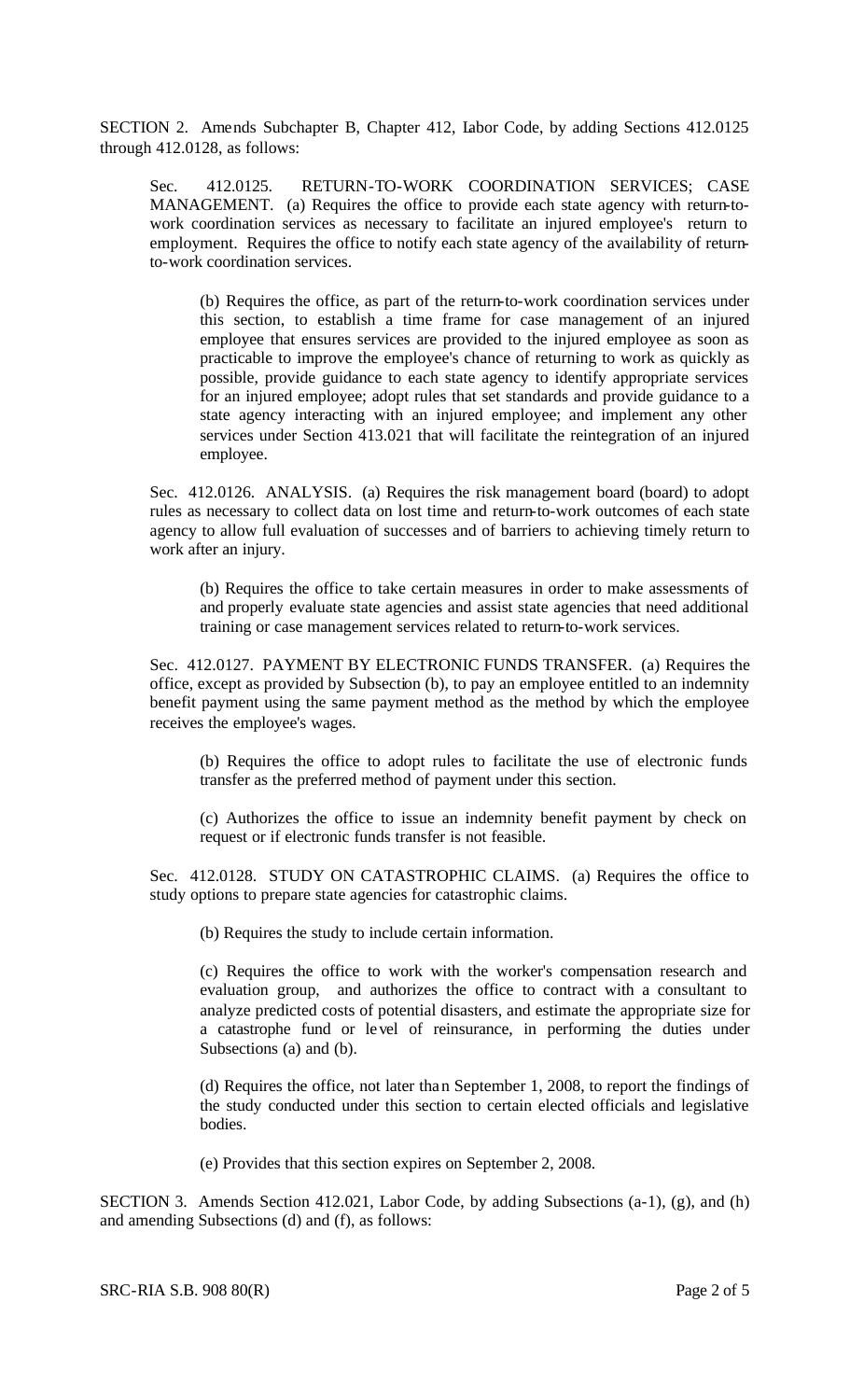(a-1) Prohibits a person or a person's spouse from being a member of the board, if certain conditions exist.

(d) Requires the governor to designate one member of the board as presiding officer. Requires the presiding officer to serve in that capacity at the pleasure of the governor, rather than for a two-year term.

(f) Provides that the office, in addition to the risk management board, is subject to Chapter 325 (Texas Sunset Act), Government Code. Provides that unless continued in existence as provided by that chapter, the board is abolished and this section expires September 1, 2019, rather than September 1, 2007.

(g) Requires appointments to the board to be made without regard to the race, color, disability, sex, religion, age, or national origin of the appointee.

(h) Requires the board to develop and implement policies that clearly separate the policymaking responsibilities of the board and the management responsibilities of the board and the management responsibilities of the director and the staff of the office.

SECTION 4. Amends Section 412.022, Labor Code, as follows:

Sec. 412.022. TRAINING PROGRAM FOR BOARD MEMBERS. (a) Deletes existing text as it relates to the requirement that a member of the board complete at least one course of a training program that complies with this section to be eligible to take office. Prohibits a person who is appointed to and qualifies for office as a member of the board from voting, deliberating, or being counted as a member in attendance at a meeting of the board until the person completes a training program that complies with this section.

(b) Requires the training program established under this section to provide information to the member regarding the enabling legislation that created the office and the office's programs, functions, rules, and budget; the results of the most recent formal audit of the office; the requirements of laws relating to open meetings, public information, administrative procedure, and conflicts of interest; and any applicable ethics policies adopted by the office or the Texas Ethics Commission. Deletes existing text regarding the requirement that certain information as, it relates to the board and certain laws be included in the information that the training program, established under this section, provides to the member.

(c) Entitles a person appointed to the board to reimbursement, as provided by the General Appropriations Act, for the travel expenses incurred in attending the training program regardless of whether the attendance at the program occurs before or after the person qualifies for office.

SECTION 5. Amends Section 412.023, Labor Code, as follows:

Sec. 412.023. EFFECT OF LOBBYING ACTIVITY. (a) Defines "Texas trade association."

(b) Prohibits certain persons, provided certain conditions, from being a member of the board and an employee of the office employed in a "bona fide executive, administrative, or professional capacity," as that phrase is used for purposes of establishing an exemption to the overtime provisions of the federal Fair Labor Standards Act of 1938 (29 U.S.C. Section 201 et seq.).

(c) Creates this subsection from existing text. Prohibits a person from serving as a member of the board or acting as the general counsel to the board if the person is required to register as a lobbyist under Chapter 305, Government Code, because of the person's activities for compensation on behalf of a profession related to the operation of the office, rather than that is regulated by or that has fees regulated by the board.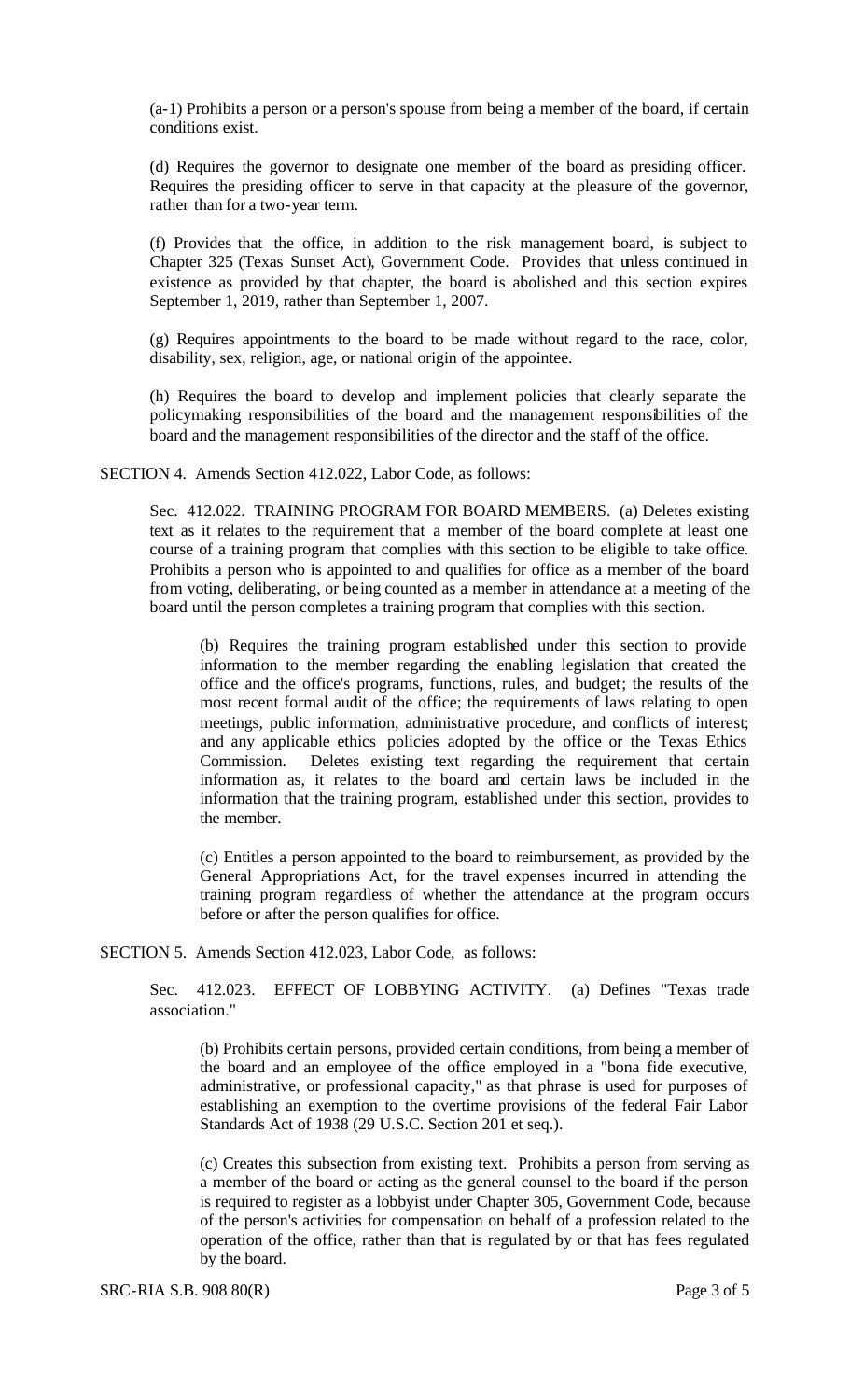SECTION 6. Amends Section 412.024, Labor Code, by amending Subsection (a) and adding Subsection (a-1), as follows:

(a) Amends the grounds for removal from the board to include a member who does not have at the time of taking office the qualifications required by Section 412.021; who does not maintain during service on the board the qualifications required by Section 412.021; who is ineligible for membership under Section 412.021 or 412.023; who because of illness or incapacity cannot discharge the member's duties for a substantial part of the member's term; or who is absent from more than half of the regularly scheduled board meetings that the member is eligible to attend during a calendar year without an excuse approved by a majority vote of the board.

(a-1) Provides that the validity of an action of the board is not affected by the fact that it is taken when a ground for removal of a board member exists.

SECTION 7. Amends Subchapter C, Chapter 412, Labor Code, by adding Section 412.027, as follows:

Sec. 412.027. USE OF TECHNOLOGY. Requires the board to implement a policy requiring the office to use appropriate technological solutions to improve the office's ability to perform its functions. Requires the policy to ensure that the public is able to interact with the office on the Internet.

SECTION 8. Amends Section 412.032, Labor Code, as follows:

Sec. 412.032. BOARD'S REPORT TO LEGISLATURE. (a) Requires the board, based on the recommendations of the director, to report to each legislature relating to return-towork outcomes under Section 412.0126 for each state agency and the business continuity plan developed by each state agency under Section 412.054.

(b) Requires the report to include a report of outcomes by state agency of lost time due to employee injury and return-to-work programs based on the information collected and analyzed by the office in Section 412.0126 and an evaluation of the business continuity plan developed by as state agency under Section 412.054 for completeness and viability.

SECTION 9. Amends Subchapter D, Chapter 412, Labor Code, by adding Section 412.034, as follows:

Sec. 412.034. PUBLIC HEARING. Requires the board to develop and implement policies that provide the public with a reasonable opportunity to appear before the board and to speak on any issue under the jurisdiction of the office.

SECTION 10. Amends Subchapter D, Chapter 412, Labor Code, by adding Section 412.035, as follows:

Sec. 412.035. DISPUTE RESOLUTION. (a) Requires the board to develop and implement a policy to encourage the use of negotiated rulemaking procedures under Chapter 2008, Government Code, for the adoption of office rules and appropriate alternative dispute resolution procedures under Chapter 2009, Government Code, to assist in the resolution of internal and external disputes under the office's jurisdiction.

(b) Requires the office's procedures relating to alternative dispute resolution to conform, to the extent possible, to any model guidelines issued by the State Office of Administrative Hearings for the use of alternative dispute resolution state agencies.

(c) Requires the board to designate a trained person to coordinate the implementation of the policy adopted under Subsection (a), serve as a resource for any training needed to implement the procedures for negotiated rulemaking or